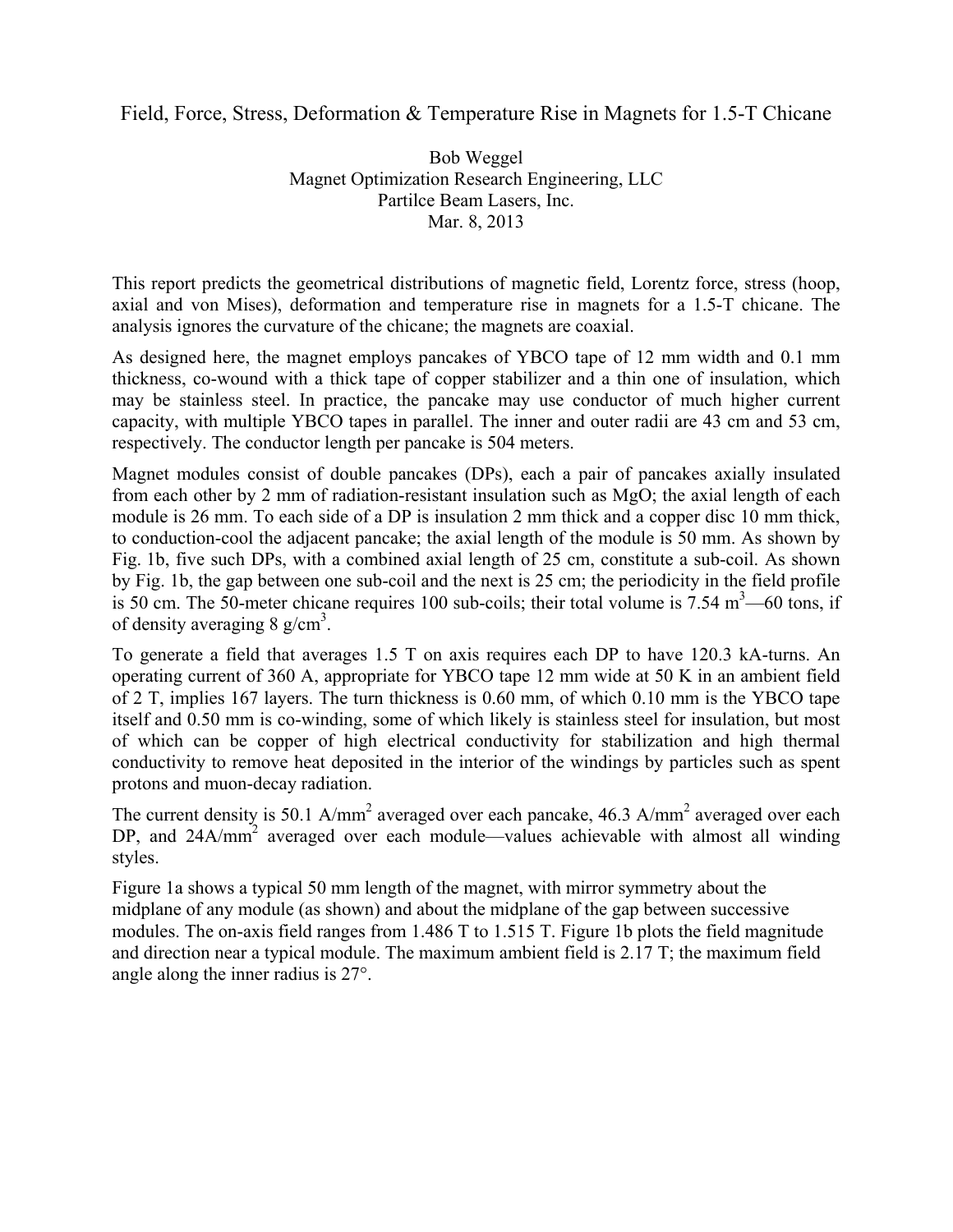

Fig. 1a&b. Field magnitude (color & contours) and direction (arrows) of 50 mm section of chicane with on-axis field that averages 1.5 T, ranging from 1.486 T to 1.515 T. Maximum ambient field = 2.17T.

Figure 2 plots the magnitude and direction of the field at  $r = 43$  cm, the inner radius of the windings. The field magnitude ranges from 1.6 T to 2.17 T; the maximum field angle is 27°.



Fig. 2. Field magnitude (turquoise) & direction (black) at  $r = 43$  cm.  $|B|_{max}$  is 2.17 T; the maximum angle is 27°.

Figure 3a plots the radial component of the Lorentz force, which ranges from  $-28$  to 109 MN/m<sup>3</sup>. Figure 3b plots the hoop stress, which ranges from 7.7 to 10.4 MPa—a modest 1.5 ksi.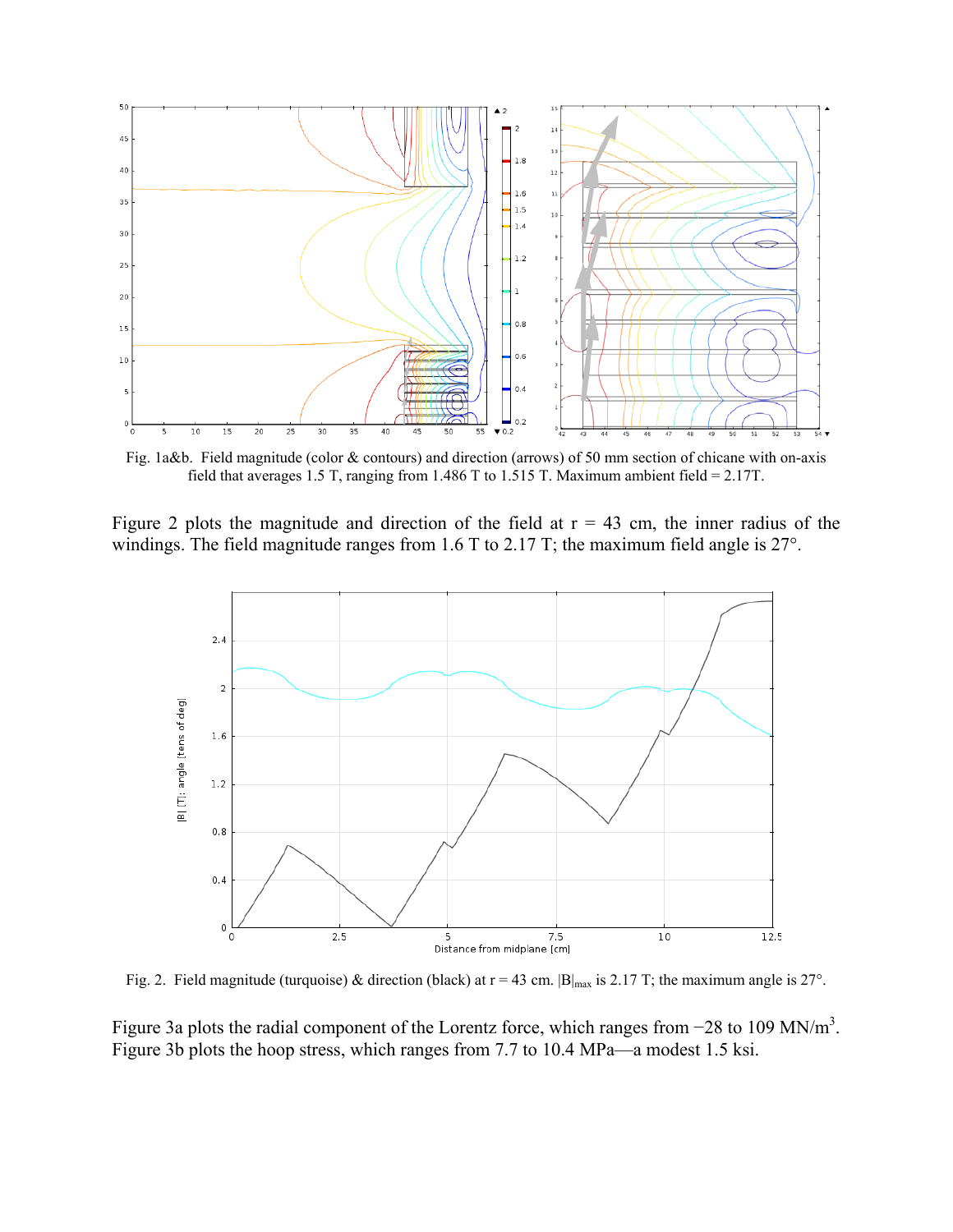

Fig. 3a&b. Left: Radial component of Lorentz force, which ranges from -28 to 109 MN/m<sup>3</sup>. Right: Hoop stress, which ranges from 7.7 to 10.4 MPa.

Figure 4a plots the axial component of Lorentz force, which ranges from  $-61$  to 30 MN/m<sup>3</sup>. Figure 4b plots the axial component of stress, whose magnitude reaches 1.78 MPa (compressive).



Fig. 4a&b. Left: Axial component of Lorentz force, -61 to 30 MN/m<sup>3</sup>. Right: Axial stress, with magnitude up to 1.78 MPa (compressive).

Figure 5a plots the von Mises stress, which ranges from 7.6 to 11.0 MPa, dominated by the hoop stress of 7.7 to 10.4 MPa. Figure 5b plots the deformation, which ranges from 37 to 41 microns—very modest for a magnet this large.